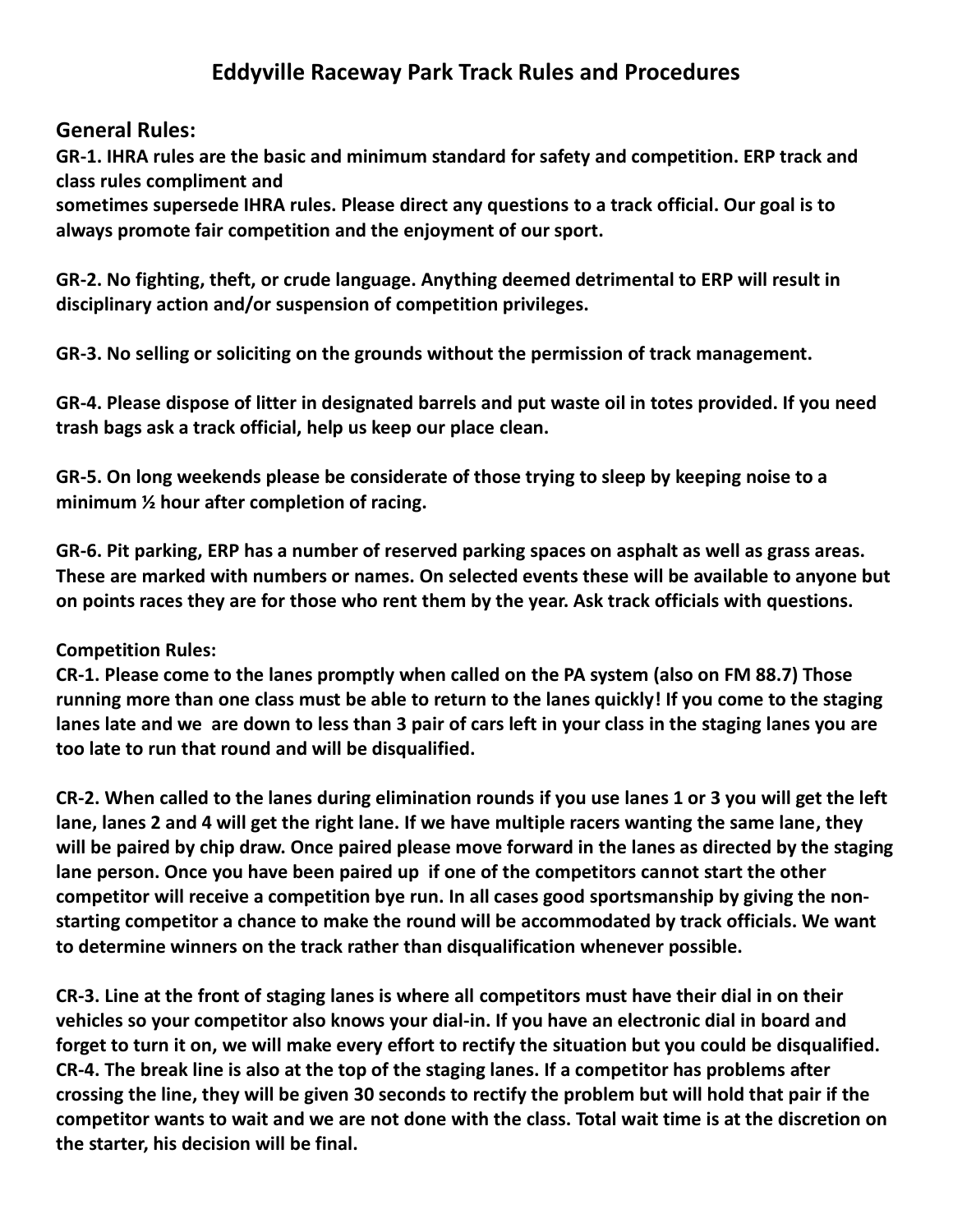**CR-5. Please pay attention to the burnout director to start your burnout.** 

**CR-6. Auto start is used in most classes so starter activates the tree once both competitors are pre staged. If someone shallow stages or their car moves forward or backward after staging, they could get a red light start and is not subject to a rerun. The starter will make the final decision.**

**CR-7. Check the dial-in boards before staging if your dial-in is wrong do not stage your vehicle, if you do you have accepted the dial- in even if it is wrong the result is final and no reruns will be done. In a class that uses cross talk you need to check both dial ins.**

**CR-8. A vehicle must stage the vehicle under its own power to be eligible for a win.** 

**CR-9. Delay boxes must be removed from any race vehicle if it is in a no box class !**

**CR-10. Only one driver per vehicle in any class and each driver can only run one vehicle per class unless a special event that makes an exception for this. You cannot switch vehicle or driver after eliminations has started**

**CR-11. One driver can enter a vehicle in more than one class as long as it meets the rules of the class and can return to the lanes in a timely manner. (Excessive wait time could result in a disqualification at the discretion of the race director)**

**CR-12. Bye backs-Drivers that lose in the 1st round of select bracket classes can buy back into 2nd round. All buy back entries race each other in the 2nd round with the winner advancing to the 3rd round. Buy backs do not get any points. If there is an odd number of buy backs, the last one will race a 1st round winner.**

**Race Procedures:**

**RP-1. Tow vehicles permitted for Jr Dragsters, bikes, Top ET, T/S, T/D and other special classes. Tow vehicles will not go down the track after their race cars except for jet cars.**

**RP-2. Burnouts, absolutely not allowed in pits or staging lanes. Powered burnouts across the starting line permitted for specialty classes, open wheel cars, any car faster than 6.00.**

**RP-3. Staging, all vehicles must stage moving forward, absolutely no backing into staging! Please stage your vehicle in a reasonable amount of time, failure to stage in a reasonable amount of time could result in disqualification at the discretion of the starter.**

**RP-4. Please stay with or near your vehicle in the staging lanes and move your vehicle forward in the lanes as soon as you can so we have room in the lanes for all competitors.**

**RP-5. If you have problems with your vehicle on the track please pull off to the side of the track as soon as you can safely do so.**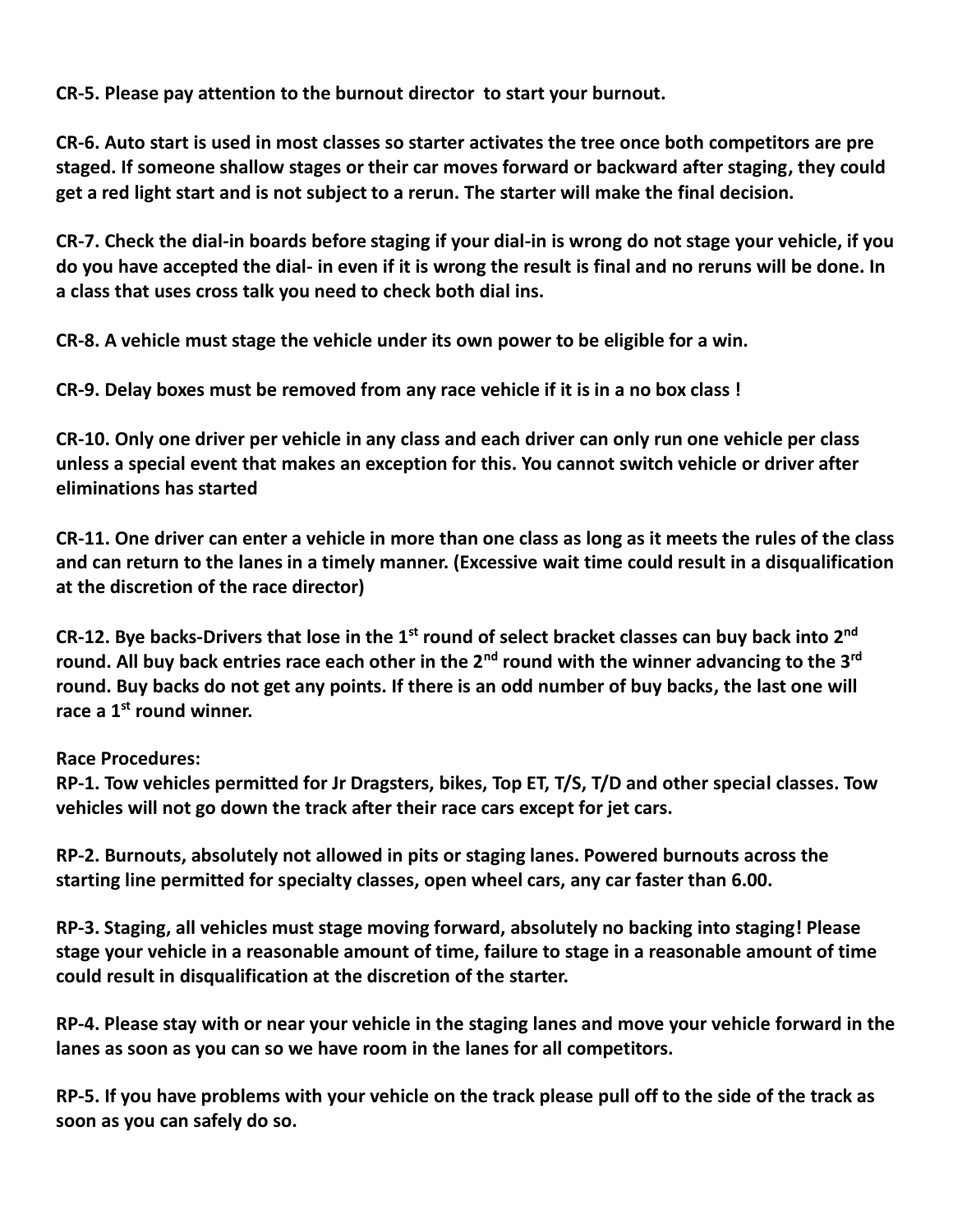**RP-6. In money rounds if you break and cannot make the next round please let one of the track officials know if possible so we are not waiting for you. You will be paid the next round loser pay.**

**RP-7. In the event of a re-run the competitors involved will not be allowed to change their dial ins or lane choice.**

**RP-8. Bye runs in all classes that are randomly paired are earned by the best reaction time in the 2nd time trial for the 1st round. On days that we only do one time trial that round will determine 1st round bye. Best winning reaction time will determine bye run in all remaining rounds. Bye runs do not carry over. Bye run competitors only have to stage and take the tree to win the round.**

**RP-9. Payouts are usually done at the office unless announced differently. Please pick up asap after eliminations have finished. Payouts not picked up can be picked up at a later date, at the end of season any payouts of \$20 or less will be kept, others we will mail out if we have a mailing address.**

**RP-10. Any disputes about results of a race etc. needs to be dealt with the race director, the race director usually can be found in the tower or in the staging lanes. The Race Director is the person to talk to with any issues of the legality of another competitor.** 

**RP-11. Most events time trials are done by seasons with one time trial per competitor in each session. Extra runs are only permitted with permission of the race director. No time trials will be permitted after eliminations have started unless the competitor has been eliminated and extra time trials sessions have been called for between elimination rounds.**

## **Safety:**

**NOTICE: It is the responsibility of the participant not IHRA or employees of Eddyville Raceway Park to ensure that all safety equipment is approved and is correctly installed, worn, and used!!!!**

**S-1.** 

**Reckless, careless, or intoxicated driving is not allowed and violators may have their racing privileges suspended. No driver may consume if they are still in competition.**

## **S-2.**

**All vehicles must pass tech inspection before making any runs. A vehicle may be re-examined by tech or track officials at any time for any reason. Random inspections can be done at any time.**

**S-3. Helmets required on all vehicles running faster than 8.50 seconds and no passengers allowed in vehicles faster than 8.50 seconds.**

**S-4. Motorcycle racers and competitors with open wheel cars should have their visor on their helmet lowered when leaving the starting line.**

**S-5. Please limit your speed in the pits especially on bigger events to 10MPH.**

**S-6. Pit vehicles such as mini bikes, golf carts, ATV's etc. can be operated by licensed drivers only. Please have your vehicles competition # on it and any reckless use of these could result in**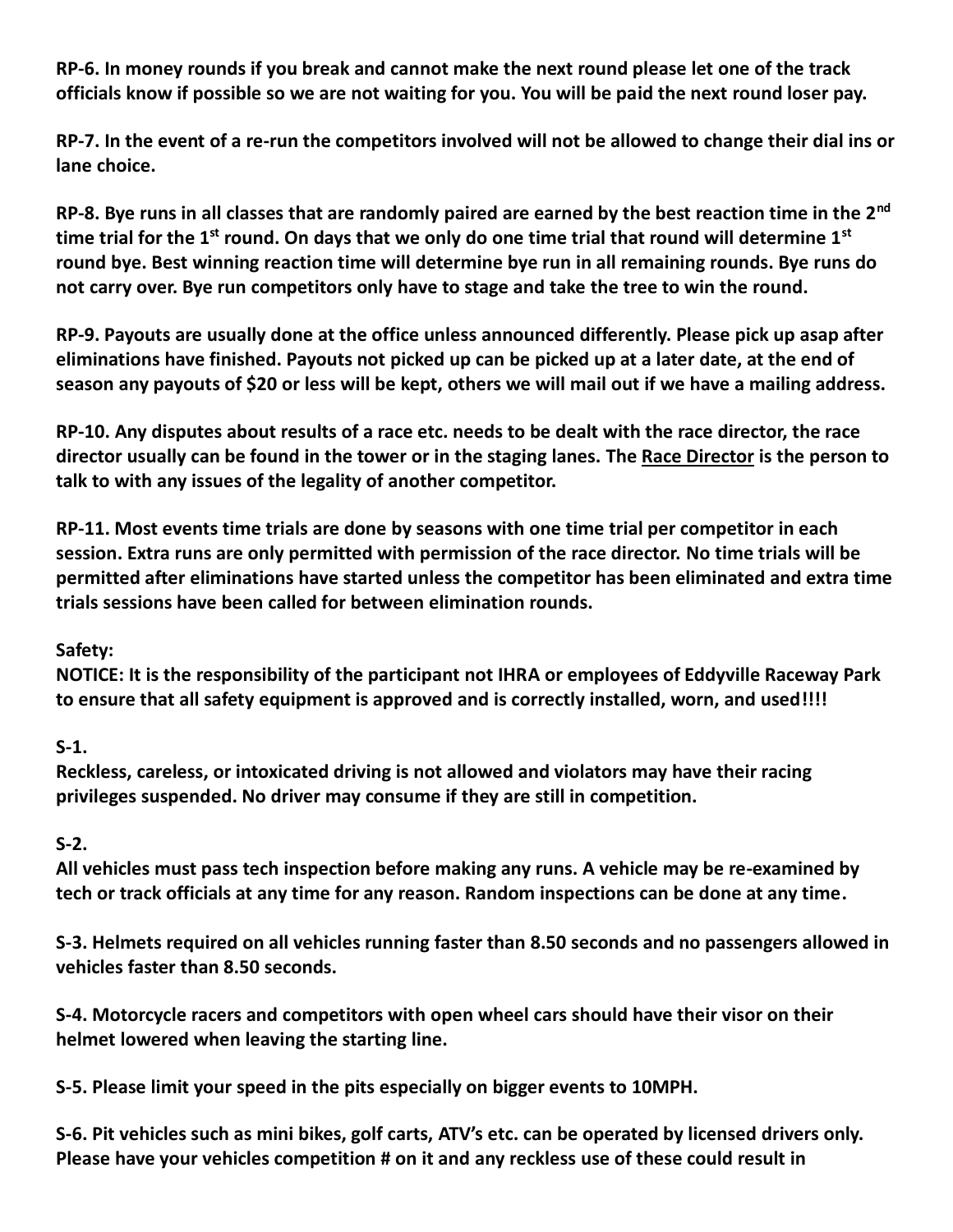**suspension of racing privileges. Please be careful with pit vehicle usage as this is a huge issue with insurance companies !!!!!**

**S-7. Jack stands must be used when working under a vehicle! A competent licensed driver must be in and at the controls of any running vehicle.**

**S-8. Willful disregard of safety issues by any driver is grounds for reprimand, suspension, and or fines. Incidents that compromise the safety of other competitors, fans, or employees cannot be tolerated.**

**S-9. All car/trucks running 6.99 seconds and quicker must be equipped with an approved oil containment system. (only exception is stock or very close to stock vehicles that can exceed the ET limit) (Highly recommended for bikes as well)**

**Misc. Rules and procedures:**

**1. Breakage policy:** 

 **If you break before making any passes you will get a full credit for your entry fee. If you break during time trials you will get credit for entry fee less test and tune fee. If you break during eliminations no credit is given. If you break your vehicle during time trials you can substitute another vehicle. Once past 1st round you cannot use a substitute vehicle. Please notify the race director of any vehicle change.**

**2. Rain out policy:**

 **No rain checks will be issued after 1 st round of eliminations is completed. If event is rained out before eliminations start, appearance points will be awarded to those at the event, no points if event is canceled before time trials start. If a rain out occurs during round one, only completed classes will be given round points.**

 **If a rain out occurs after 1st round is completed all money will be split with racers still in competition.** 

 **Points races will not be made up unless it is the final points race, unless special circumstances warrant as determined by the race director. Special events may or may not be rescheduled.** 

 **3. Points Policies:**

 **To receive points in any points class you must sign up at the gate by the cutoff date set by the track.**

 **\$30 to sign up for regular classes (Top, Modified, Sportsman, and Jr Dragster)** 

 **Cost for limited points series (T/S-T/D, TCR,) \$15. You must sign up for points to be eligible for any points funds. To sign up in points for Top. Modified, Sportsman, & Jr Dragster you must have IHRA membership and `X` number. Points are awarded as follows: 10 points for attendance and 10 points for each round win.**